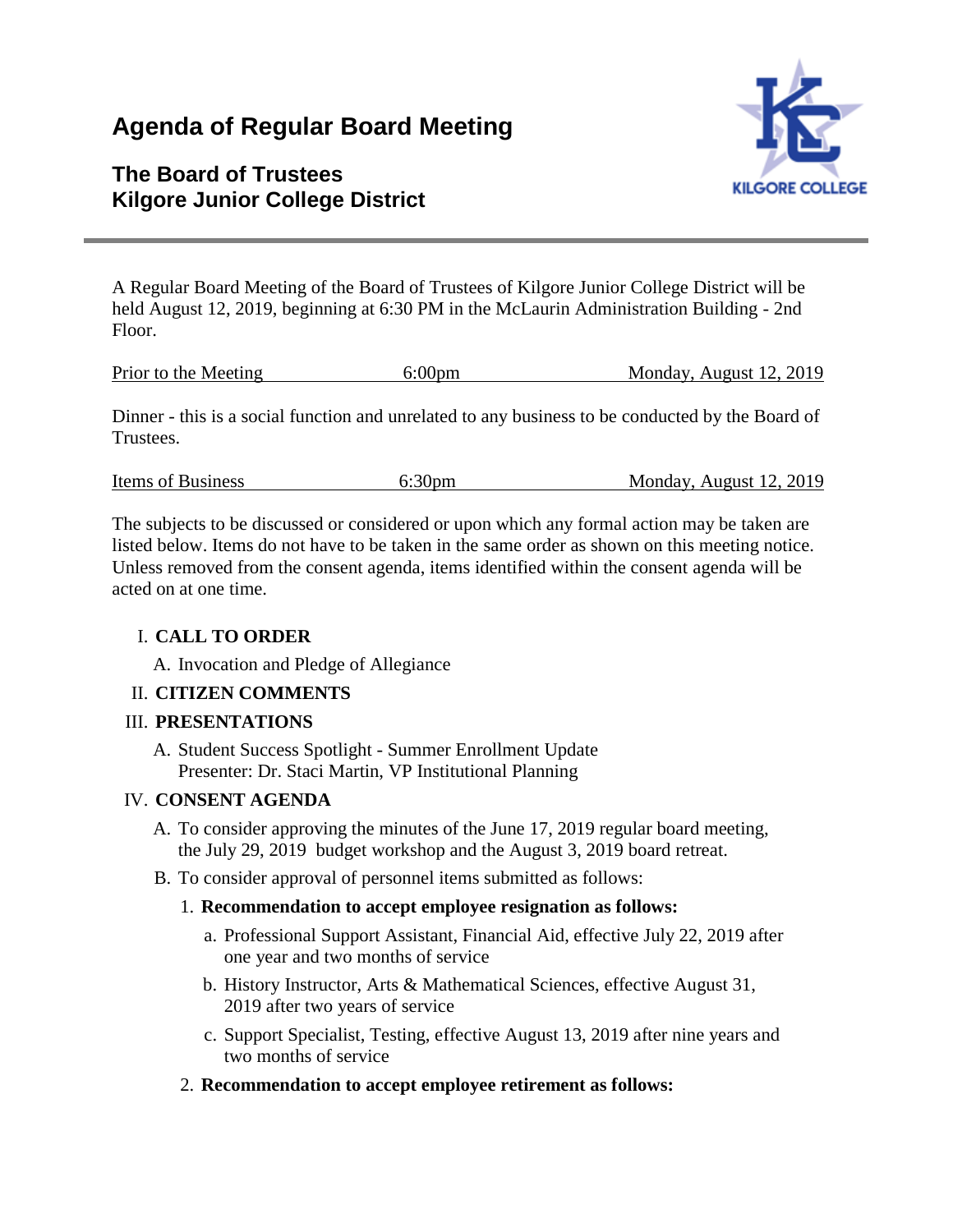- a. Director of Library, effective July 31, 2019 after nineteen years of service
- b. Computer Science Instructor, effective August 31, 2019
- c. English Instructor, effective August 31, 2019 after thirty years of service
- d. Professional Support Assistant, Financial Aid, effective July 31, 2019 after two years and eight months of service

#### 3. **Recommendation to change employment as follows:**

- a. Professional Support Assistant International Students to Admissions Counselor, effective June 17, 2019
- b. Assistant Director of TRIO to Director of Admissions and Registrar, effective July 16, 2019
- c. Support Specialist, Purchasing, to Professional Support Assistant, Business & Information Technology, effective August 16, 2019
- d. Professional Support Assistant to Accountant, effective September 1, 2019
- e. Learning Specialist, TRIO to Assistant Director, TRIO, effective August 16, 2019

#### 4. **Recommendation for employment as follows:**

- a. Accounting Instructor, Business & Information Technology, effective September 1, 2019
- b. Coordinator of Institutional Research, Institutional Research, effective August 5, 2019
- c. Assistant Manager, Facilities, effective July 1, 2019
- d. Campus Life Specialist, Student Development, effective July 23, 2019
- e. Campus Life Specialist, Student Development, effective July 23, 2019
- f. Interim Government Instructor, Arts & Mathematical Sciences, effective September 1, 2019
- g. Interim History Instructor, Arts & Mathematical Sciences, effective September 1, 2019
- h. I & E Instructor, Public Services & Industrial Technologies, effective September 1, 2019
- i. Interim Speech Instructor, Arts & Mathematical Sciences, effective September 1, 2019
- j. Professional Support Assistant, Registrar, Student Development, effective August 7, 2019
- k. Vocational Nursing Instructor, Health & Health Sciences, effective September 1, 2019

C. To consider payment of legal fees for services rendered

#### V. **EXECUTIVE SESSION**

 Adjournment to executive session pursuant to Texas Government Code Sections 551.071 - 551.084, the Open Meetings Act, for the following purposes: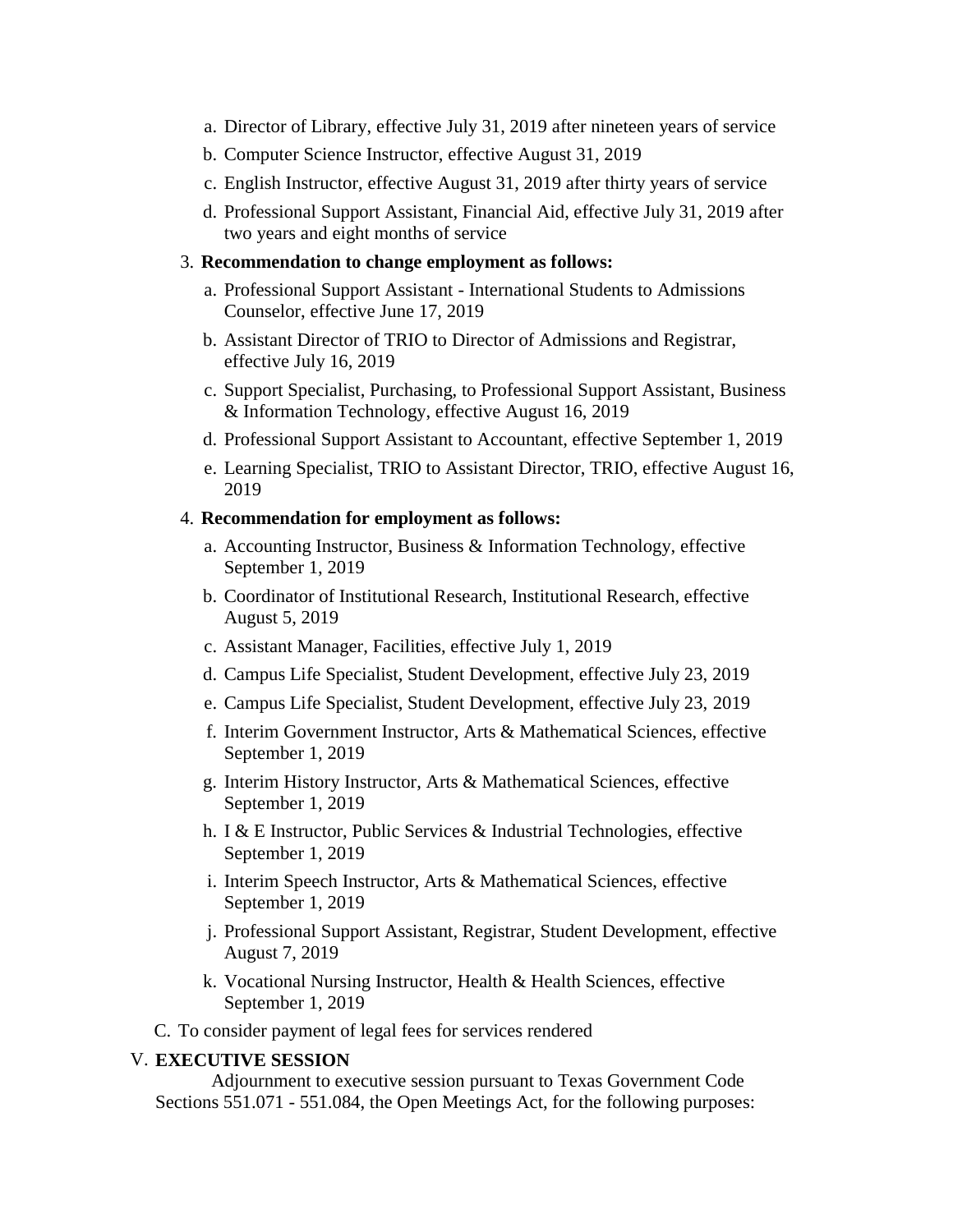"The Board has adjourned to executive session at \_\_\_\_\_\_\_\_\_\_p.m. on **August 12, 2019."**

PERSONNEL: (Government Code 551.074)

LEGAL: (Government Code 551.071)

For the purpose of a private consultation with the Board's attorney on any or all subjects or matters authorized by law.

REAL ESTATE: (Government Code 551.072)

RECONVENING IN OPEN MEETING

"**The Board has reconvened in open session at \_\_\_\_\_\_\_\_\_p.m. on August 12, 2019."**

IF, DURING THE COURSE OF THE MEETING COVERED BY THIS NOTICE, THE BOARD SHOULD DETERMINE THAT A CLOSED OR EXECUTIVE MEETING OR SESSION OF THE BOARD SHOULD BE HELD OR IS REQUIRED IN RELATION TO ANY ITEM INCLUDED IN THIS NOTICE, THEN SUCH CLOSED OR EXECUTIVE MEETING OR SESSION AS AUTHORIZED BY SECTION 551.001 ET SEQ. OF THE TEXAS GOVERNMENT CODE (THE OPEN MEETINGS ACT) WILL BE HELD BY THE BOARD AT THAT DATE, HOUR AND PLACE GIVEN IN THIS NOTICE OR AS SOON AFTER THE COMMENCEMENT OF THE MEETING COVERED BY THIS NOTICE AS THE BOARD MAY CONVENIENTLY MEET IN SUCH CLOSED OR EXECUTIVE MEETING OR SESSION CONCERNING ANY AND ALL SUBJECTS AND FOR ANY AND ALL PURPOSES PERMITTED BY SECTIONS 551.071-551.084, INCLUSIVE, OF THE OPEN MEETINGS ACT.

Should any final action, final decision, or final vote be required in the opinion of the Board with regard to any matter considered in such closed or executive meeting or session, then such final action, final decision, or final vote shall be at either:

 a. the open meeting covered by this notice upon the reconvening of this public meeting, or

 b. at a subsequent public meeting of the Board upon notice thereof, as the Board shall determine.

### VI. **BOARD COMMITTEE REPORTS & ACTION ITEMS**

A. Investment/Finance/Audit Committee - Scott Andrews, Chair

- 1. ACTION ITEM: To consider adoption of the Fiscal Year 2020 budget
- 2. ACTION ITEM: To consider and set the tax rate for tax year 2019 (FY2020 budget)